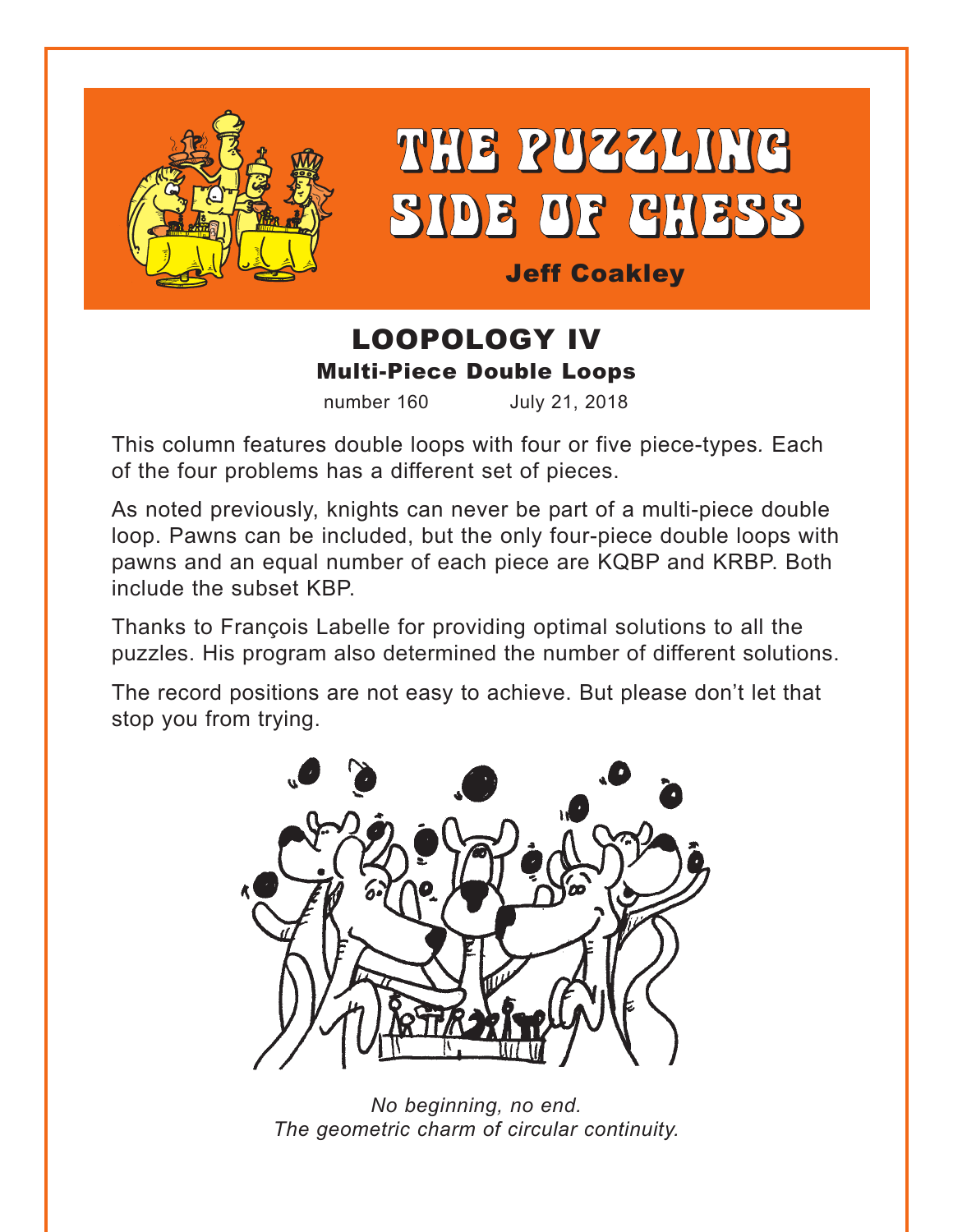### **Double KQRB Loop**

<span id="page-1-0"></span>

Place an equal number of kings, queens, rooks, and bishops on the board so that every piece is defended exactly twice and every piece defends exactly two others. The chain of defence must form a continuous loop.

What is the maximum number of pieces?

In double loops, it is not necessary to have a repeating sequence of pieces. For example, in this task, the order K-R-Q-B-Q-R-K-B is possible. As experienced loopers know, rooks and bishops cannot be linked together in a double loop.



*The Ultimate Cul-de-Sac*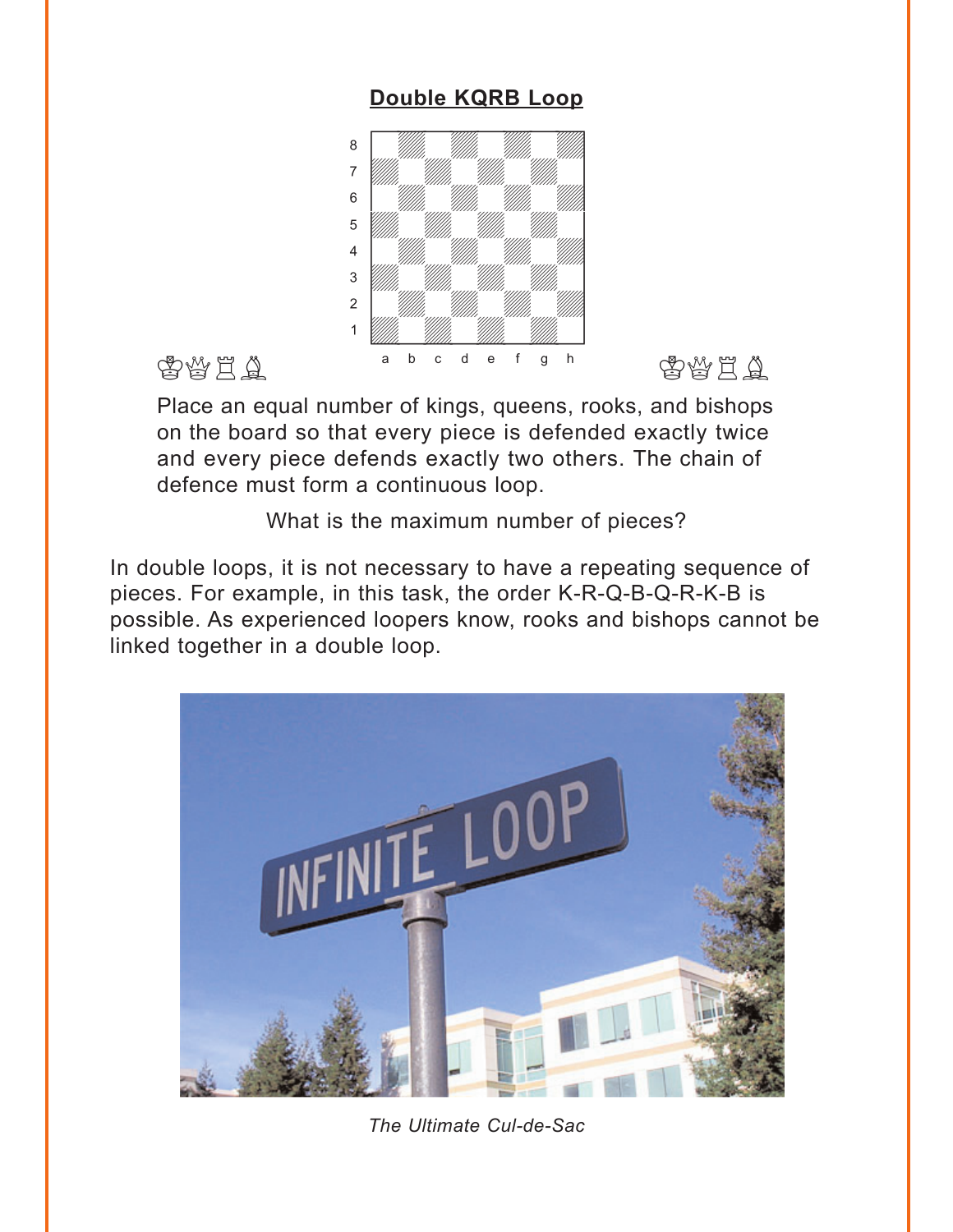### **Double KQBP Loop**

<span id="page-2-0"></span>

Place an equal number of kings, queens, bishops, and pawns on the board so that every piece is defended exactly twice and every piece defends exactly two others. The chain of defence must form a continuous loop. Pawns may not be placed on the 1st rank.

What is the maximum number of pieces?



### **[Double KRBP](#page-5-0) Loop**

Place an equal number of kings, rooks, bishops, and pawns on the board so that every piece is defended exactly twice and every piece defends exactly two others. The chain of defence must form a continuous loop. Pawns may not be placed on the 1st rank.

What is the maximum number of pieces?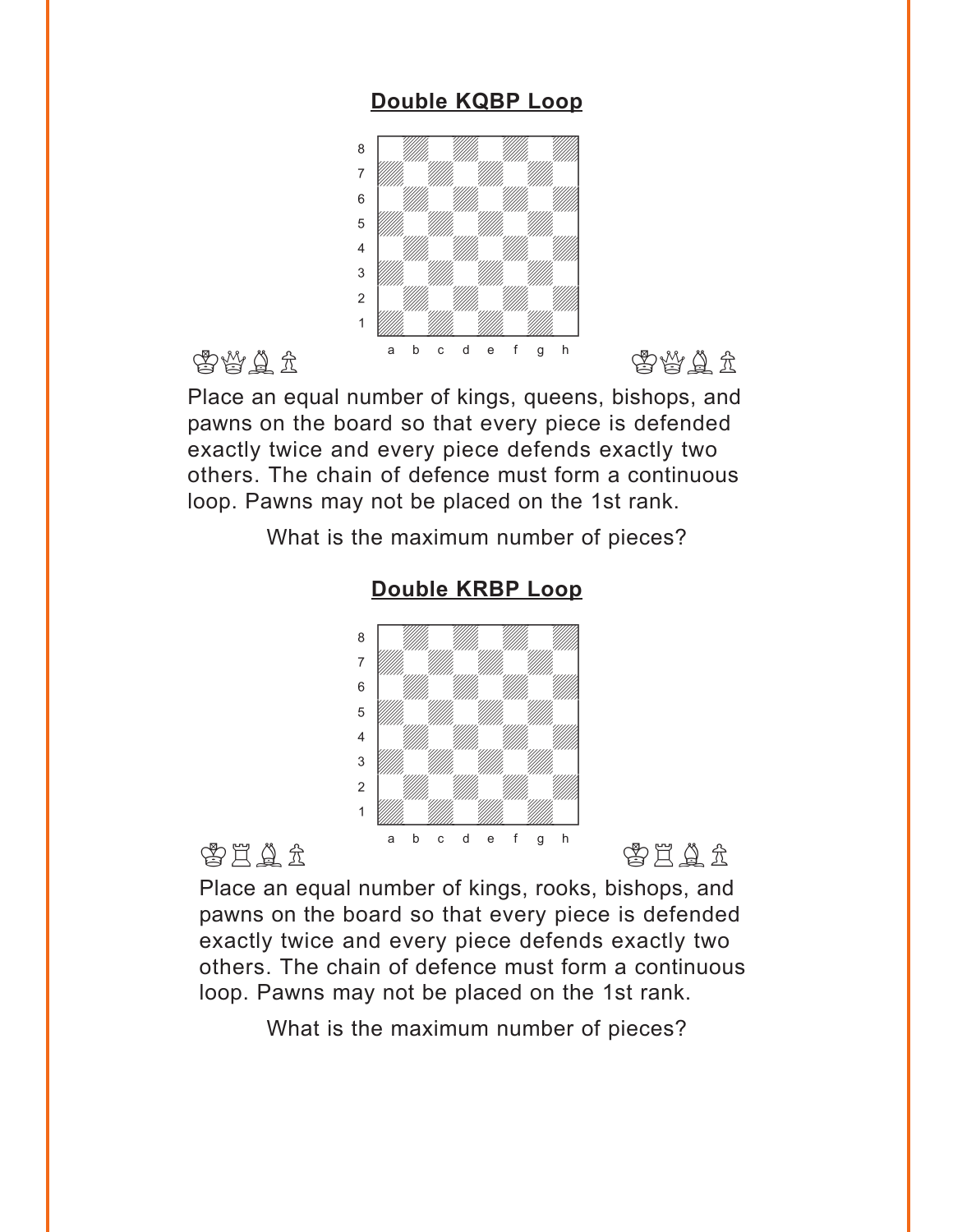<span id="page-3-0"></span>The final puzzle contains all five double-loopable pieces. It also concludes our coverage of double loop problems. In Loopology V, the focus turns to single loops.

### **Double KQRBP Loop**



Place an equal number of kings, queens, rooks, bishops, and pawns on the board so that every piece is defended exactly twice and every piece defends exactly two others. The chain of defence must form a continuous loop. Pawns may not be placed on the 1st rank.

What is the maximum number of pieces?

An updated table showing the maximum values for double loops with equal numbers of each piece is given at the end of the solutions.



*Back to where you started.*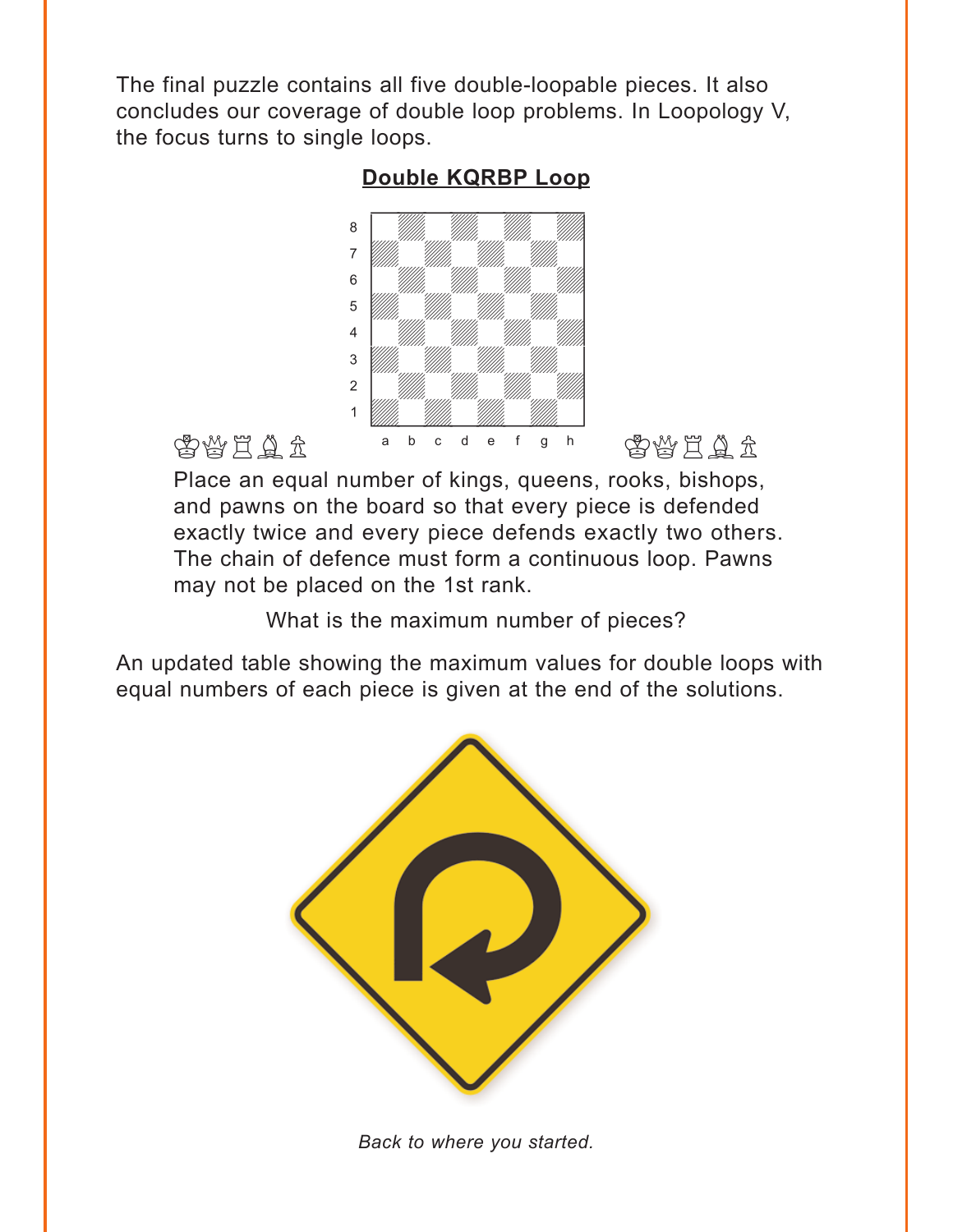# <span id="page-4-0"></span>**SOLUTIONS**

**PDF hyperlinks.** You can advance to the solution of any puzzle by clicking on the underlined title above the diagram. To return to the puzzle, click on the title above the solution diagram.

*Archives***.** Past columns and a detailed index of problem-types and composers are available in the *Puzzling Side of Chess* archives.



4 kings, 4 queens, 4 rooks, 4 bishops each defended twice in a continuous chain

There are 2214 solutions. This total does not include positions with the same pattern that are reflections or rotations of a previously counted solution, a convention used for all problems in the column.

The diagrams\* show two of the four symmetrical patterns.

Bc1 Kb2 Qa2 Ra4 Ra8 Kb8 Bc7 Qd6 Bf8 Kg7 Qh7 Rh5 Rh1 Kg1 Bf2 Qe3\* Bc1 Kb2 Ra2 Qa4 Ra8 Kb8 Bc7 Qd6 Bf8 Kg7 Rh7 Qh5 Rh1 Kg1 Bf2 Qe3 Qf1 Qf2 Kf3 Be4 Bd5 Kc6 Qc7 Qc8 Ra8 Ra4 Kb4 Bc3 Bf6 Kg5 Rh5 Rh1\* Rf1 Kf2 Be3 Bd2 Kc3 Qb3 Qa4 Ra8 Rc8 Kc7 Bd6 Be7 Kf6 Qg6 Qh5 Rh1

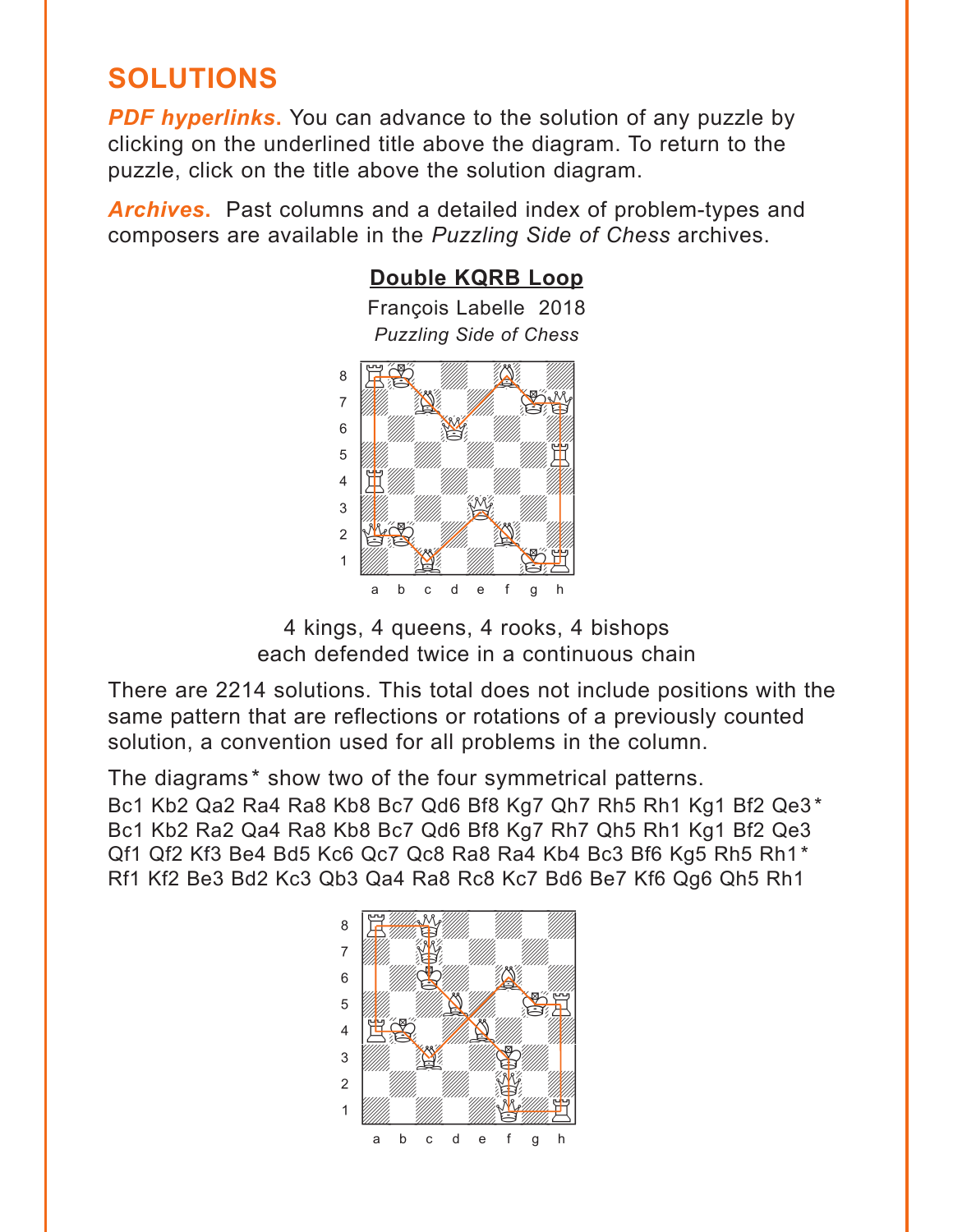<span id="page-5-0"></span>**[Double KQBP](#page-2-0) Loop** François Labelle 2018 *Puzzling Side of Chess* w\_\_\_\_\_\_\_\_w



4 kings, 4 queens, 4 bishops, 4 pawns each defended twice in a continuous chain

There are 163 solutions. None are symmetrical.

### **[Double KRBP](#page-2-0) Loop**

François Labelle 2018 *Puzzling Side of Chess* w\_\_\_\_\_\_\_\_w



4 kings, 4 rooks, 4 bishops, 4 pawns each defended twice in a continuous chain

There are 12 solutions. These seven are symmetrical.

Ra1 Ra6 Kb6 Pc5 Bd6 Bg3 Pf2 Ke3 Kd3 Pc2 Bb3 Be6 Pf5 Kg6 Rh6 Rh1\* Ra1 Ra7 Kb7 Pc6 Bd7 Bg4 Pf3 Ke4 Kd4 Pc3 Bb4 Be7 Pf6 Kg7 Rh7 Rh1 Ra1 Ra8 Kb8 Pc7 Bd8 Bg5 Pf4 Ke5 Kd5 Pc4 Bb5 Be8 Pf7 Kg8 Rh8 Rh1 Ra2 Ra7 Kb7 Pc6 Bd7 Bg4 Pf3 Ke4 Kd4 Pc3 Bb4 Be7 Pf6 Kg7 Rh7 Rh2 Ra2 Ra8 Kb8 Pc7 Bd8 Bg5 Pf4 Ke5 Kd5 Pc4 Bb5 Be8 Pf7 Kg8 Rh8 Rh2 Pc2 Bb3 Be6 Pf5 Kg6 Rh6 Rh8 Ra8 Ra6 Kb6 Pc5 Bd6 Bg3 Pf2 Ke3 Kd3 Ra3 Ra8 Kb8 Pc7 Bd8 Bg5 Pf4 Ke5 Kd5 Pc4 Bb5 Be8 Pf7 Kg8 Rh8 Rh3